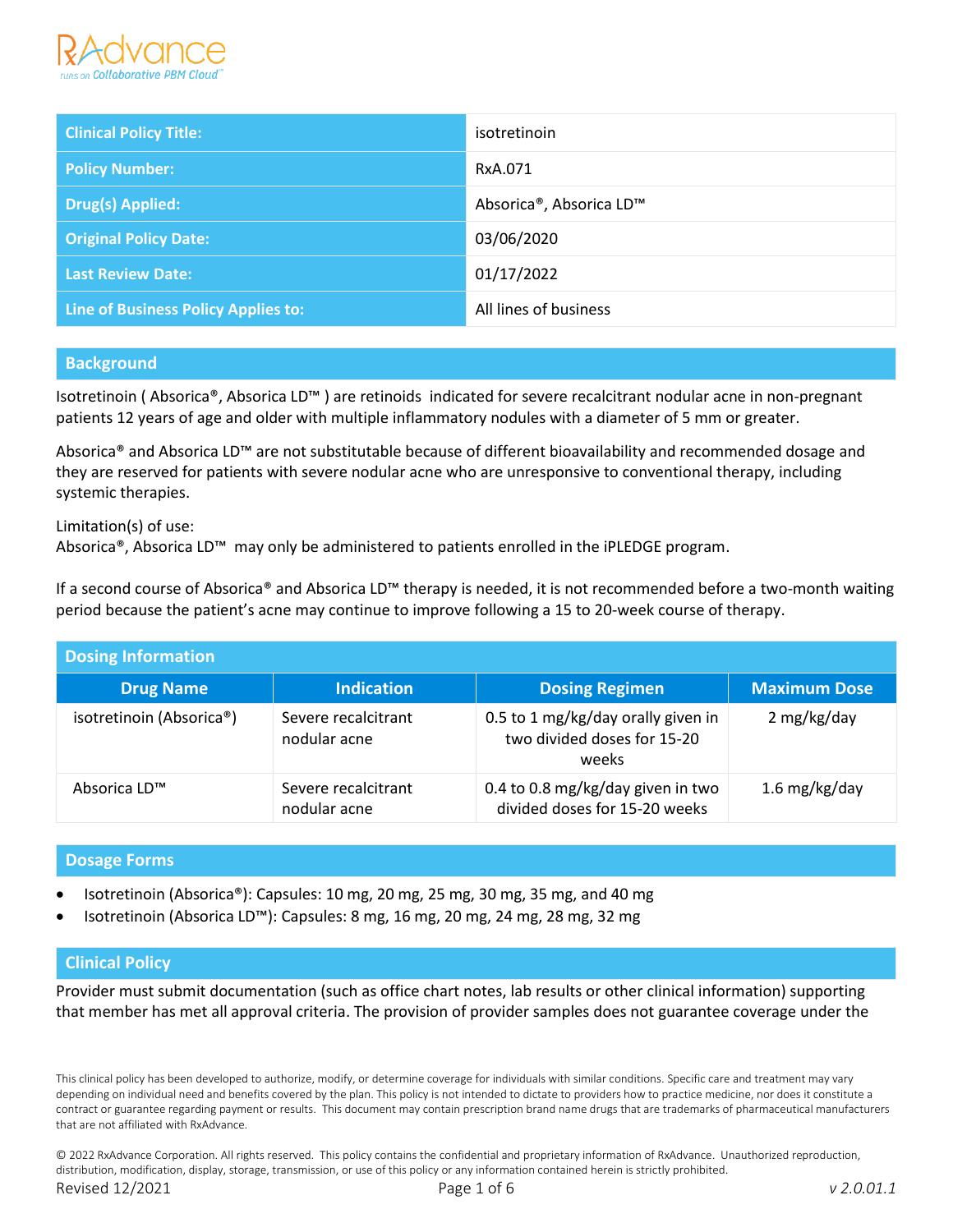

terms of the pharmacy benefit administered by RxAdvance. All criteria for initial approval must be met in order to obtain coverage.

# **I. Initial Approval Criteria**

- **A. Acne** (must meet all)**:**
	- 1. Diagnosis of severe recalcitrant nodular acne;
	- 2. Age  $\geq$  12 years;
	- 3. Prescribed by or in consultation with a dermatologist;
	- 4. Failure of ≥ 2 of the following topical agents (must be from 2 different classes listed below) unless clinically significant adverse effects are experienced, or all are contraindicated:
		- a. Topical antibiotics: clindamycin, erythromycin;
		- b. Topical anti-infectives: benzoyl peroxide 10% gel, benzoyl peroxide 10% lotion;
		- c. Topical retinoids: tretinoin 0.025% gel, tretinoin 0.05% cream, tretinoin 0.1% cream; *\**Prior authorization may be required for tretinoin for age ≥ 30 years.
	- 5. At least 1 of the topical agents above was used concurrently with one of the following oral antibiotics for ≥ 60 days: doxycycline, erythromycin, minocycline, tetracycline, trimethoprim-sulfamethoxazole, unless contraindicated or clinically significant adverse effects are experienced to the listed antibiotic agents;
	- 6. Member has intolerance or contraindications to the excipients in generic isotretinoin;
	- 7. Dose does not exceed 2 mg/kg/day. If request is for Absorica LD™, does not exceed 1.6mg/kg/day.

### **Approval Duration**

**Commercial:** 12 months **Medicaid:** 6 months

# **II. Continued Therapy Approval**

- **A. Acne** (must meet all)**:**
	- 1. Member is currently receiving medication that has been authorized by RxAdvance or member has met initial approval criteria listed in this policy;
	- 2. Member is responding positively to therapy;
	- 3. If member has received 20 consecutive weeks of treatment, an 8-week treatment-free interval must be allowed prior to reinitiating isotretinoin treatment;
	- 4. Member has intolerance or contraindications to the excipients in generic isotretinoin;
	- 5. If request is for a dose increase, new dose does not exceed 2 mg/kg/day. If request is for dose increase of Absorica LD™, does not exceed 1.6mg/kg/day.

# **Approval Duration**

**Commercial:** 12 months **Medicaid:** 6 months

### **III. Appendices**

**APPENDIX A: Abbreviation/Acronym Key**

FDA: Food and Drug Administration

### **APPENDIX B: Therapeutic Alternatives**

Below are suggested therapeutic alternatives based on clinical guidance. Please check drug formulary for preferred agents and utilization management requirements*.*

| <b>Drug Name</b>                           | <b>Dosing Regimen</b>                                        | <b>Maximum Dose</b> |
|--------------------------------------------|--------------------------------------------------------------|---------------------|
| clindamycin 1%<br>(Cleocin T®, Clindagel®) | Gel, lotion, solution: Apply a thin film (1%)<br>twice daily | Not applicable      |

© 2021 RxAdvance Corporation. All rights reserved. This policy contains the confidential and proprietary information of RxAdvance. Unauthorized reproduction, distribution, modification, display, storage, transmission, or use of this policy or any information contained herein is strictly prohibited.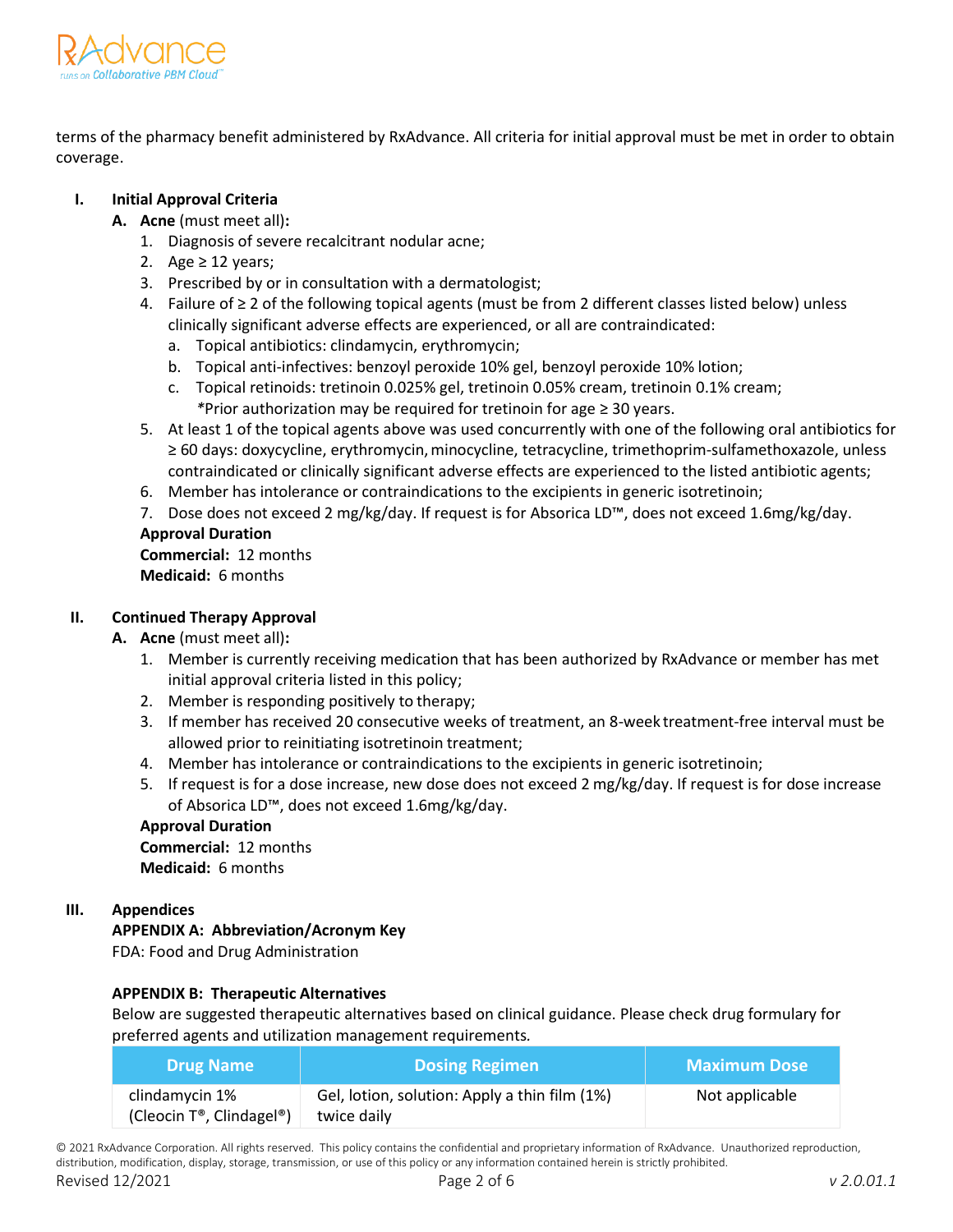

| <b>Drug Name</b>                                              | <b>Dosing Regimen</b>                                                                                    | <b>Maximum Dose</b>             |
|---------------------------------------------------------------|----------------------------------------------------------------------------------------------------------|---------------------------------|
| erythromycin 2%<br>(Erygel <sup>®</sup> )                     | Gel, solution: Apply to the affected area twice<br>daily                                                 | Not applicable                  |
| Sulfacetamide<br>(Klaron <sup>®</sup> )                       | Gel, solution: Apply to the affected area twice<br>daily                                                 | Not applicable                  |
| benzoyl peroxide<br>liquid, gel and lotion                    | Liquid, gel, and lotion: Apply once daily to<br>four times daily                                         | Not applicable                  |
| tretinoin (Retin-A®)                                          | 0.025% gel, 0.05% cream, 0.1% cream: Apply<br>once daily                                                 | Not applicable                  |
| doxycycline                                                   | 50 to 100 mg orally daily                                                                                | 300 mg per day                  |
| erythromycin (EES®,<br>Erythromycin<br>Base®, Ery-Tab®)       | 250 to 500 mg orally twice daily,<br>followed by twice daily dosing                                      | 4 gm per day                    |
| minocycline (Minocin <sup>®</sup> ,<br>Solodyn <sup>®</sup> ) | IR: 100 mg orally twice daily<br>ER: 1 mg/kg orally daily                                                | 200 mg per day                  |
| tetracycline                                                  | 125 to 250 mg orally every 6 hours for 2<br>weeks, then 125 to 500 mg orally daily or<br>every other day | 4 gm per day                    |
| trimethoprim-<br>sulfamethoxazole<br>(Bactrim®)               | As directed by physician                                                                                 | 20 mg/kg/day of<br>trimethoprim |

Therapeutic alternatives are listed as generic (Brand name®) when the drug is available by both generic and brand; Brand name® when the drug is available by brand only and generic name when the drug is available by generic only*.*

### **APPENDIX C: Contraindications/Boxed Warnings**

- Contraindication(s):
	- o Pregnancy (category X)
	- o Hypersensitivity to the medication or any of its components
- Boxed Warning(s):
	- $\circ$  If pregnancy occurs during isotretinoin use, there is an extremely high risk for severe birth defects (iPLEDGE REMS program enrolment is required for prescribers, patients, pharmacies, and distributors).

\* Contraindications listed reflect direct statements made in the manufacturer's package insert; for additional uses, warnings, and precautions, please refer to clinical guidelines.

### **APPENDIX D: General Information**

- Micromedex classifies the use of isotretinoin for the non-FDA labeled indication of acne vulgaris as a Class IIa strength of recommendation.
- The American Academy of Dermatology recognizes that isotretinoin is also useful for the management of lesser degrees of acne that are treatment-resistant or for the management of acne that is producing either physical or psychological scarring.
- Micromedex classifies the use of isotretinoin for the non-FDA labeled indication of rosacea as a Class II-a strength of recommendation.
- The American Acne and Rosacea Society Consensus Recommendations recognize that isotretinoin has been

© 2021 RxAdvance Corporation. All rights reserved. This policy contains the confidential and proprietary information of RxAdvance. Unauthorized reproduction, distribution, modification, display, storage, transmission, or use of this policy or any information contained herein is strictly prohibited. Revised 12/2021 Page 3 of 6 *v 2.0.01.1*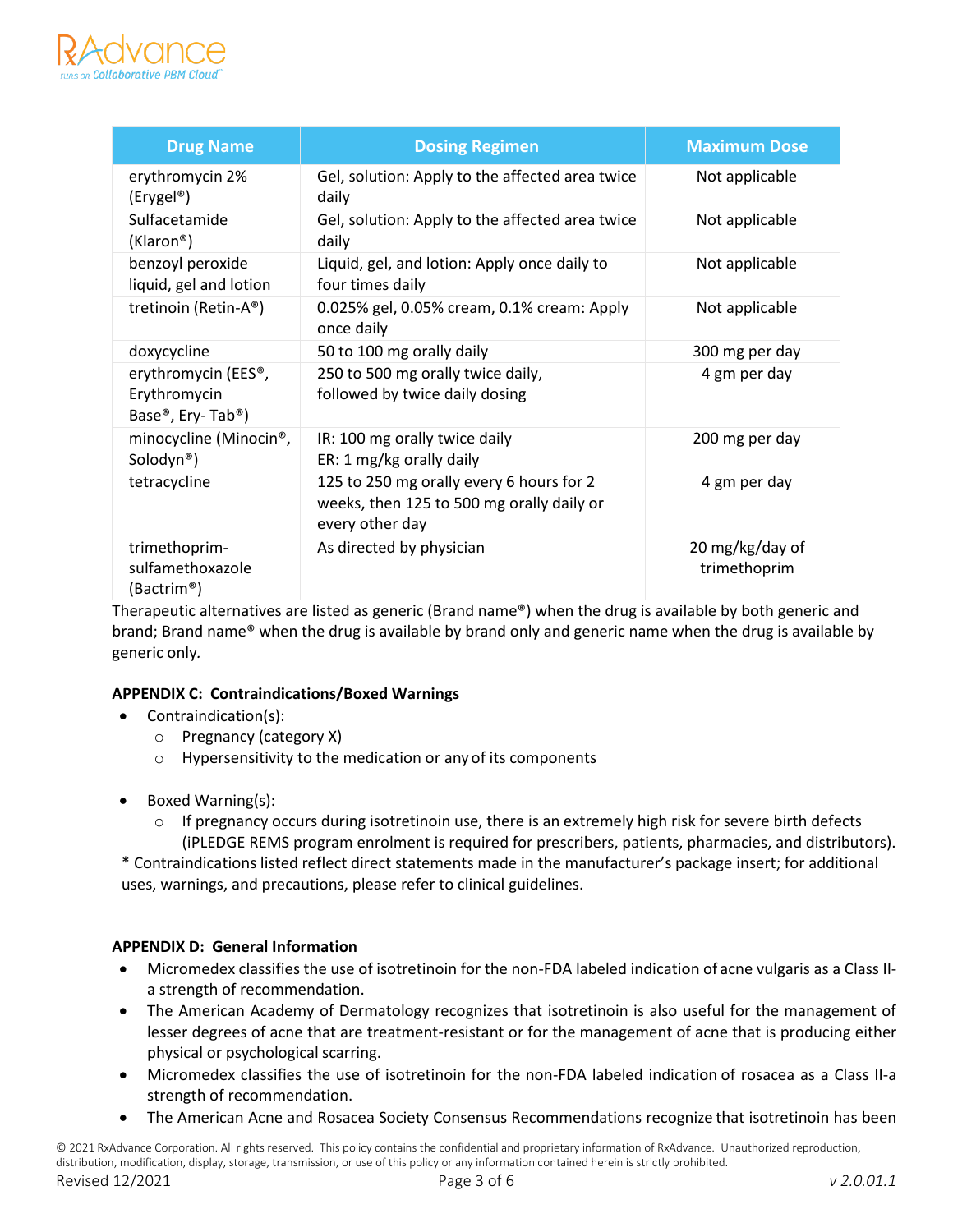

shown to be effective in treating some refractory cases of papulopustular rosacea, but therapeutic benefit may require continued use. Due to the limited data on the management of refractory rosacea, isotretinoin should only be considered in select cases.

• Because of the risk of teratogenicity and to minimize fetal exposure, isotretinoin is available only through a restricted program under a Risk Evaluation and Mitigation Strategy (REMS) called iPLEDGE. Isotretinoin must only be prescribed by prescribers who are registered and activated with the iPLEDGE program. Isotretinoin must only be dispensed by a pharmacy registered and activated with iPLEDGE, and must only be dispensed to patients who are registered and meet all the requirements of iPLEDGE. Registered and activated pharmacies must receive isotretinoin only from wholesalers registered with iPLEDGE. For more information call 866-495-0654 or visit [http://www.ipledgeprogram.com.](http://www.ipledgeprogram.com/)

#### **References**

- 1. Clinical Pharmacology [database online] powered by ClinicalKey. Tampa, FL: Elsevier, 2021. Accessed with subscription at: http://www.clinicalkey.com. Updated, 2021. Accessed December 07, 2021.
- 2. Claravis™ Prescribing Information. North Wales, PA: Teva Pharmaceuticals USA, Inc.; April 2018. Available at[:](https://dailymed.nlm.nih.gov/dailymed/drugInfo.cfm?setid=ee862463-77c0-4694-bba8-97274f13963f%20%20)  [https://dailymed.nlm.nih.gov/dailymed/drugInfo.cfm?setid=a31fd109-d0fd-4ab9-ba98-a3d64333c18d A](https://dailymed.nlm.nih.gov/dailymed/drugInfo.cfm?setid=ee862463-77c0-4694-bba8-97274f13963f%20%20)ccessed December 07, 2021.
- 3. Zaenglein AL, Pathy AL, Schlosser BJ, Alikhan A, BaLD™win HE, Berson DS, et al. Guidelines of care for the management of acne vulgaris. J Am Acad Dermatol. 2016 May;74(5):945-973.e33. doi: 10.1016/j.jaad.2015.12.037. Available at: <https://sci-hubtw.hkvisa.net/10.1016/j.jaad.2015.12.037> Accessed December 07, 2021.
- 4. Absorica®, Absorica LD™: Prescribing Information. Cranbury, NJ: Sun Pharmaceutical Industries, Inc.; Oct 2019.Available at: http://absorica.com. Accessed December 07, 2021.
- 5. Myorisan®, Prescribing information. Lake Forest,IL. Akorn Pharmaceuticals; Updated June 2021. Available at [https://www.akorn.com/prod\\_detail.php?ndc=61748-302-13.](https://www.akorn.com/prod_detail.php?ndc=61748-302-13) Accessed on December 07, 2021.
- 6. Zenatane™, Prescribing information. Princeton, NJ. Dr.Reddy's Laboratories Ltd; Updated Jan 2019. Available at [https://dailymed.nlm.nih.gov/dailymed/drugInfo.cfm?setid=27b3cf26-f22e-5b70-1c24-009933b7c6ee.](https://dailymed.nlm.nih.gov/dailymed/drugInfo.cfm?setid=27b3cf26-f22e-5b70-1c24-009933b7c6ee) Accessed on December 07, 2021.
- 7. Amnesteem®, prescribing information. Canonsburg, PA. Mylan Pharmaceuticals Inc. November 2021. Available at: https://dailymed.nlm.nih.gov/dailymed/drugInfo.cfm?setid=b2cb63c9-f825-4991-9a2c-6260f1bbcc2c . Accessed on December 07, 2021.

| <b>Review/Revision History</b>                                                                                                                                                                                                                                                                                                                                                         | <b>Review/Revision Date</b> | <b>P&amp;T Approval Date</b> |
|----------------------------------------------------------------------------------------------------------------------------------------------------------------------------------------------------------------------------------------------------------------------------------------------------------------------------------------------------------------------------------------|-----------------------------|------------------------------|
| Policy was established.                                                                                                                                                                                                                                                                                                                                                                | 2/2020                      | 03/06/2020                   |
| Policy was reviewed:<br>1. Added dose criteria for initial and<br>continuation of therapy for Absorica®<br>LD <sup>™</sup> .<br>2. Added drug information for Absorica<br>LD <sup>™</sup> (new formulation).<br>Added dosing regimen, drug<br>3.<br>availability.<br>4. Updated background section to<br>include Absorica LD™ Added<br>limitation of use for<br>Absorica®/Absorica LD™ | 05/2020                     | 05/2020                      |
| Policy was reviewed:<br>Clinical policy title table was updated.                                                                                                                                                                                                                                                                                                                       | 02/19/2021                  | 03/09/2021                   |

© 2021 RxAdvance Corporation. All rights reserved. This policy contains the confidential and proprietary information of RxAdvance. Unauthorized reproduction, distribution, modification, display, storage, transmission, or use of this policy or any information contained herein is strictly prohibited.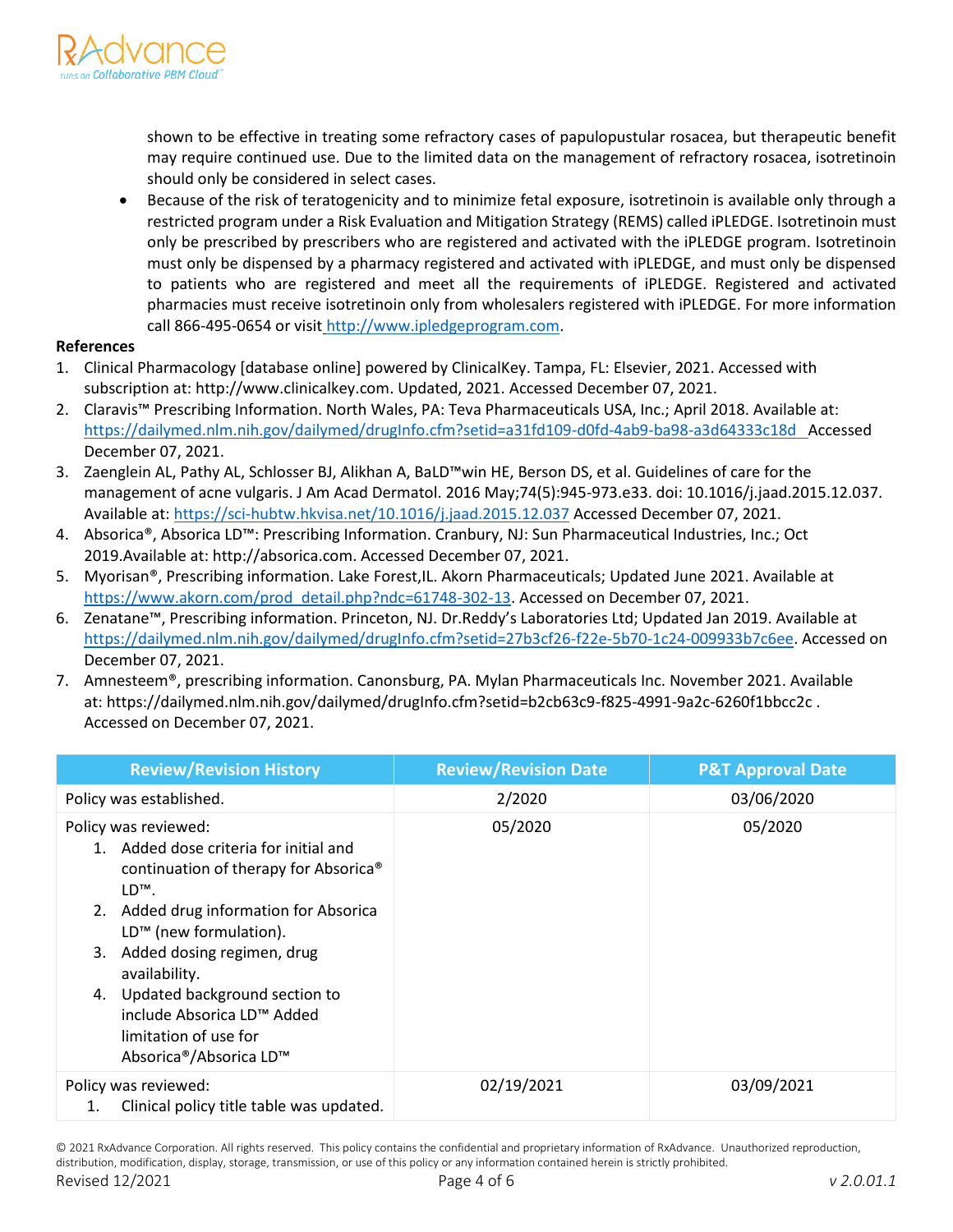

| 2.<br>3.<br>4. | Continued therapy criteria II.A.1 was<br>rephrased to "Currently receiving<br>medication that has been authorized<br>by RxAdvance"<br>Appendix B standard verbiage was<br>updated to "Below are suggested<br>therapeutic alternatives". Table was<br>also updated to remove discontinued<br>brands Clindamax® and Desquam-X®.<br>References were updated. |            |            |
|----------------|-----------------------------------------------------------------------------------------------------------------------------------------------------------------------------------------------------------------------------------------------------------------------------------------------------------------------------------------------------------|------------|------------|
|                | Policy was reviewed:                                                                                                                                                                                                                                                                                                                                      | 12/07/2021 | 01/17/2022 |
| 1.             | Drugs applied, Background, Dosing                                                                                                                                                                                                                                                                                                                         |            |            |
|                | information, Dosage forms, Clinical<br>Policy was updated to remove                                                                                                                                                                                                                                                                                       |            |            |
|                | Claravis®, Myorisan®, Zenatane®,                                                                                                                                                                                                                                                                                                                          |            |            |
|                | Amnesteem <sup>®</sup> as these drugs no                                                                                                                                                                                                                                                                                                                  |            |            |
|                | longer require prior authorization.                                                                                                                                                                                                                                                                                                                       |            |            |
| 2.             | Statement about provider sample                                                                                                                                                                                                                                                                                                                           |            |            |
|                | "The provision of provider samples"                                                                                                                                                                                                                                                                                                                       |            |            |
|                | does not guarantee coverage" was                                                                                                                                                                                                                                                                                                                          |            |            |
| 3.             | added to Clinical Policy.<br>Continued Therapy Approval Criteria                                                                                                                                                                                                                                                                                          |            |            |
|                | II.A.1 was rephrased to "Member is                                                                                                                                                                                                                                                                                                                        |            |            |
|                | currently receiving medication that                                                                                                                                                                                                                                                                                                                       |            |            |
|                | has been authorized by                                                                                                                                                                                                                                                                                                                                    |            |            |
|                | RxAdvance".                                                                                                                                                                                                                                                                                                                                               |            |            |
|                | 4. Disclaimer about contraindications,"                                                                                                                                                                                                                                                                                                                   |            |            |
|                | Contraindications listed reflect                                                                                                                                                                                                                                                                                                                          |            |            |
|                | statements made in the<br>manufacturer's package insert" was                                                                                                                                                                                                                                                                                              |            |            |
|                | added to Appendix C.                                                                                                                                                                                                                                                                                                                                      |            |            |
|                | 5. Appendix B: Updated                                                                                                                                                                                                                                                                                                                                    |            |            |
| ь.             | Dosing Regimen, Cleocin T, Clindagel:                                                                                                                                                                                                                                                                                                                     |            |            |
|                | Updated dosing information from                                                                                                                                                                                                                                                                                                                           |            |            |
|                | Gel, lotion, solution: Apply a thin film                                                                                                                                                                                                                                                                                                                  |            |            |
|                | twice daily to Gel, lotion, solution                                                                                                                                                                                                                                                                                                                      |            |            |
|                | Apply a thin film (1%) twice daily for                                                                                                                                                                                                                                                                                                                    |            |            |
|                | indication acne vulgaris<br>7. Appendix B, Maximum Dose,                                                                                                                                                                                                                                                                                                  |            |            |
|                | tetracycline: Updated maximum dose                                                                                                                                                                                                                                                                                                                        |            |            |
|                | information from 4 mg per day to 4                                                                                                                                                                                                                                                                                                                        |            |            |
|                | gm per day for indication acne                                                                                                                                                                                                                                                                                                                            |            |            |
|                | vulgaris.                                                                                                                                                                                                                                                                                                                                                 |            |            |
| 8.             | Drug Name: Updated to include new                                                                                                                                                                                                                                                                                                                         |            |            |
|                | therapeutic alternative Sulfacetamide                                                                                                                                                                                                                                                                                                                     |            |            |
|                | (Klaron®).                                                                                                                                                                                                                                                                                                                                                |            |            |
| 9.             | Statement about drug listing format                                                                                                                                                                                                                                                                                                                       |            |            |

© 2021 RxAdvance Corporation. All rights reserved. This policy contains the confidential and proprietary information of RxAdvance. Unauthorized reproduction, distribution, modification, display, storage, transmission, or use of this policy or any information contained herein is strictly prohibited.